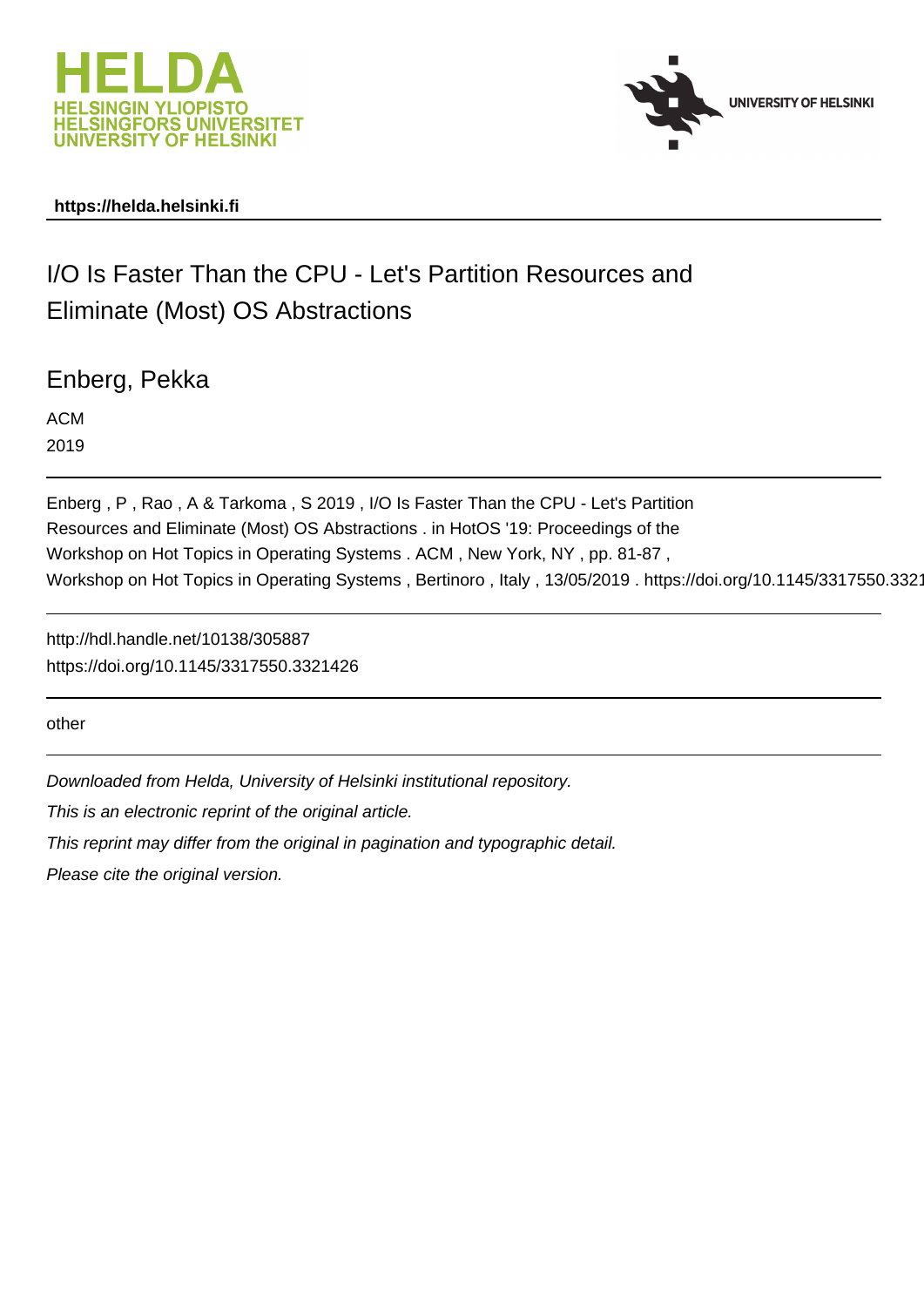# I/O Is Faster Than the CPU – Let's Partition Resources and Eliminate (Most) OS Abstractions

Pekka Enberg University of Helsinki

Ashwin Rao University of Helsinki

Sasu Tarkoma University of Helsinki

#### Abstract

I/O is getting faster in servers that have fast programmable NICs and non-volatile main memory operating close to the speed of DRAM, but single-threaded CPU speeds have stagnated. Applications cannot take advantage of modern hardware capabilities when using interfaces built around abstractions that assume I/O to be slow. We therefore propose a structure for an OS called parakernel, which eliminates most OS abstractions and provides interfaces for applications to leverage the full potential of the underlying hardware. The parakernel facilitates application-level parallelism by securely partitioning the resources and multiplexing only those resources that are not partitioned.

#### ACM Reference Format:

Pekka Enberg, Ashwin Rao, and Sasu Tarkoma. 2019. I/O Is Faster Than the CPU – Let's Partition Resources and Eliminate (Most) OS Abstractions. In Workshop on Hot Topics in Operating Systems (HotOS '19), May 13–15, 2019, Bertinoro, Italy. ACM, New York, NY, USA, 7 pages. https://doi.org/10.[1145/3317550](https://doi.org/10.1145/3317550.3321426).<sup>3321426</sup>

#### 1 Introduction

Many OS abstractions being used today were designed when I/O speeds were significantly slower than CPU speeds. OSes could, therefore, get away with abstracting the underlying hardware to make application programming easier without paying attention to the inefficiency of the interfaces [13]. However, the assumption that I/O is significantly slower than CPU is no longer valid given that 400 Gbps Ethernet is in the horizon and non-volatile memory (NVM) is approaching the speeds of DRAM [18], while the performance of singlethreaded CPUs has stagnated [16, 43].

More than two decades ago Engler et al. [13] argued that OS abstractions and their corresponding interfaces incur a substantial performance cost. The impact of these inefficiencies is now amplified because I/O speeds are becoming

HotOS '19, May 13–15, 2019, Bertinoro, Italy

© 2019 Association for Computing Machinery. ACM ISBN 978-1-4503-6727-1/19/05. . . \$15.00 https://doi.org/10.[1145/3317550](https://doi.org/10.1145/3317550.3321426).<sup>3321426</sup>



Figure 1. Parakernel architecture. The parakernel partitions hardware resources between processes and minimizes kernel participation in data plane operations. In the case of a NIC, an in-kernel driver maps RX/TX queue pairs to process address space and configures the NIC to steer process flows to the appropriate queues. The parakernel securely multiplexes resources that are not partitioned, and it has a small trusted computing base (TCB) by eliminating most OS abstractions including obsolete POSIX abstractions.

faster, surpassing CPU speeds in some cases. For example, the traditional in-kernel network stacks perform too much work per packet to keep up with high packet rates of modern NICs [17]. Furthermore, OSes typically implement POSIX sockets API as a system call per socket operation, which has high overheads from context switching and CPU cache pollution. These inefficiencies have led to an influx of a variety of approaches to optimize the network stack including completely bypassing the kernel networking stack [29, 33, 42]. Similarly, there is an increasing need to bypass the kernel for I/O operations to leverage fast and parallel NVM Express (NVMe) SSDs [24, 47]. The demand to bypass the kernel for I/O operations force us to rethink OS abstractions and interfaces.

The stagnation in the performance of single-threaded CPUs has made multicore systems a norm. The performance benefits of multiple cores can be extracted only when server applications are parallelized. This need for parallelism has

Permission to make digital or hard copies of all or part of this work for personal or classroom use is granted without fee provided that copies are not made or distributed for profit or commercial advantage and that copies bear this notice and the full citation on the first page. Copyrights for components of this work owned by others than ACM must be honored. Abstracting with credit is permitted. To copy otherwise, or republish, to post on servers or to redistribute to lists, requires prior specific permission and/or a fee. Request permissions from permissions@acm.org.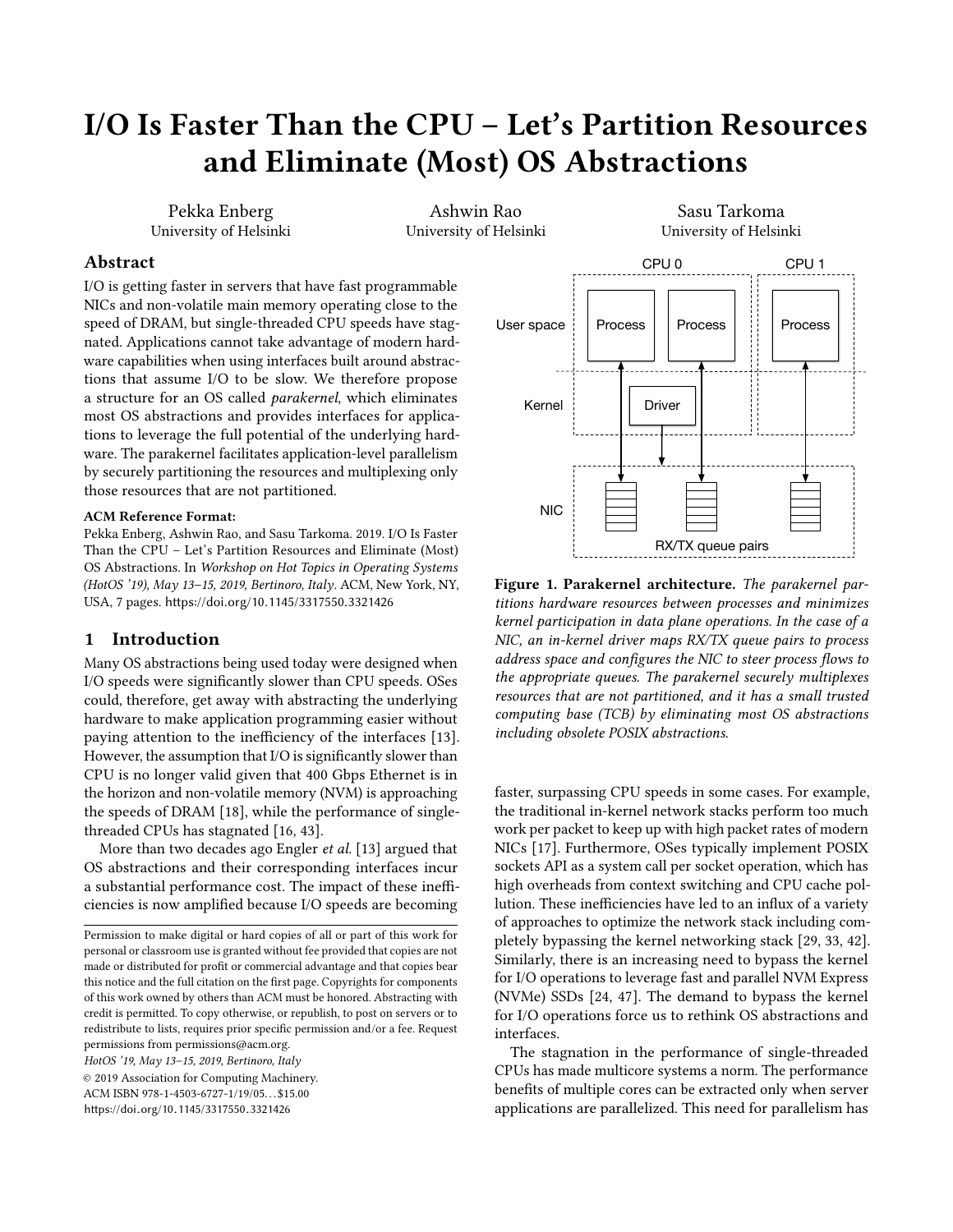fueled the popularity of thread-per-core application architectures and asynchronous OS interfaces. Although asynchronous OS interfaces have largely replaced their blocking counterparts, the internal synchronization in sharedmemory kernels can cause asynchronous interfaces to block intermittently. This affects the response time of highly parallel server applications [11]. Parallelism requires application threads and their corresponding kernel threads to run asynchronously, and this can be achieved only by partitioning the underlying hardware resources.

Server applications also need to be isolated from each other to contain misbehaving applications. Isolation is clearly at odds with having a large trusted computing base (TCB) found in shared memory monolithic kernels [5] and has fuelled the demand for virtualization techniques such as Kernel-based Virtual Machine (KVM) on Linux. These virtualization techniques incur performance and energy overheads. Furthermore, popular UNIX-based server OSes are inherently vulnerable to misbehaving applications because they are written in C which is not type-safe [3].

We believe that partitioning of resources is critical, and there is a need to provide only a small number of OS interfaces written in a type-safe language that allows applications to maximize the performance of the underlying hardware. We argue for a new OS structure which we call a *parakernel*. As shown in Figure 1, the parakernel minimizes participation for the data plane activities of the processes after hardware resources have been securely partitioned and allocated to them.

## 2 Motivation: Many OS abstractions are problematic

In the time since Engler et al. [13] highlighted the key shortcomings of OS abstractions, the hardware landscape has changed completely. Not only are multicore systems a norm, but I/O speeds are increasing while single-threaded CPU speeds have largely stagnated, which puts pressure on the OS to keep up with I/O. For example, a 40 GbE NIC can receive a cache line sized packet every 5 ns, but the last level cache (LLC) access latency is already up to 15 ns, which means a single LLC access can already prevent the OS from keeping up with arriving packets [22]. These advances expose the shortcomings of OS abstractions which were designed when I/O speeds were considerably slower than CPU speeds.

Limited I/O performance. OS abstractions simplify programming by decoupling applications from the underlying hardware. This decoupling incurs large overheads in performance, latency, and energy because the OS needs to maintain a shadow copy of hardware state and provide hardwareindependent interfaces. The emergence of byte-addressable persistent non-volatile memory that is getting as fast as DRAM is also shaking up the memory hierarchy and challenging OS storage abstractions [2].

In networking, sockets are the OS abstraction that allows applications to exchange data. Sockets require OSes to maintain a shadow copy of the NIC data structures along with data structures to implement protocol state machines. At the same time, applications invoke expensive system calls to send and receive data using sockets. Traditional in-kernel network stacks built around sockets also perform too much work per-packet to keep up with the high-speed NICs [17, 42]. Approaches to bypass the in-kernel network stack are not new [38], and the current trend towards Smart NICs [14] and user space networking stacks [33] exemplify the benefits of removing the legacy abstractions from the OS.

In storage, asynchronous I/O (AIO) is an abstraction that allows applications to submit I/O requests and keep performing other tasks until the OS notifies that the I/O operation is complete. With the increase in I/O speeds, the time required to accept an I/O request and notify its completion is comparable to the time required to complete the I/O task. For instance, NVMe SSDs perform I/O faster than the OS can accept new I/O requests and notify their completion. Furthermore, the current POSIX AIO implementations in Linux are ugly and adhoc [48], and they have limited support from file systems [8, 25]. This has lead to new AIO interfaces that eliminate system calls and leverage polling. However, polling for completion is not suitable for large I/O transfers [49]. Also, there is ongoing work in Linux to replace the POSIX AIO interface with user space ring buffers to provide an efficient and easy-to-use asynchronous I/O interface [10]. However, implementing such an interface while maintaining some of the more arcane POSIX semantics is complicated [9].

Limited application-level parallelism. Applications are forced to use kernel threads for concurrency because synchronous interfaces, such as the read system call, block the caller until the I/O operation is complete. However, having a large number of threads incur high overheads due to context switches. At the same time, the threads cannot run independently when they are using shared resources. Applications are therefore increasingly designed to use asynchronous interfaces along with a thread-per-core approach to increase parallelism.

In the thread-per-core approach, the number of application threads is equal to the number of available cores, and each thread is expected to run independently on the core assigned to it. This approach partitions and pins the available CPU cores among the application threads. Applications also need to configure interrupt affinity properly, and mistakes in the configuration limit application-level parallelism [31]. This approach shows that partitioning of resources is essential for parallelism because it allows threads to run independently.

Large attack surface. In-kernel OS abstractions run in privileged CPU mode where they have unrestricted access. The more complex the OS abstractions are, the larger the attack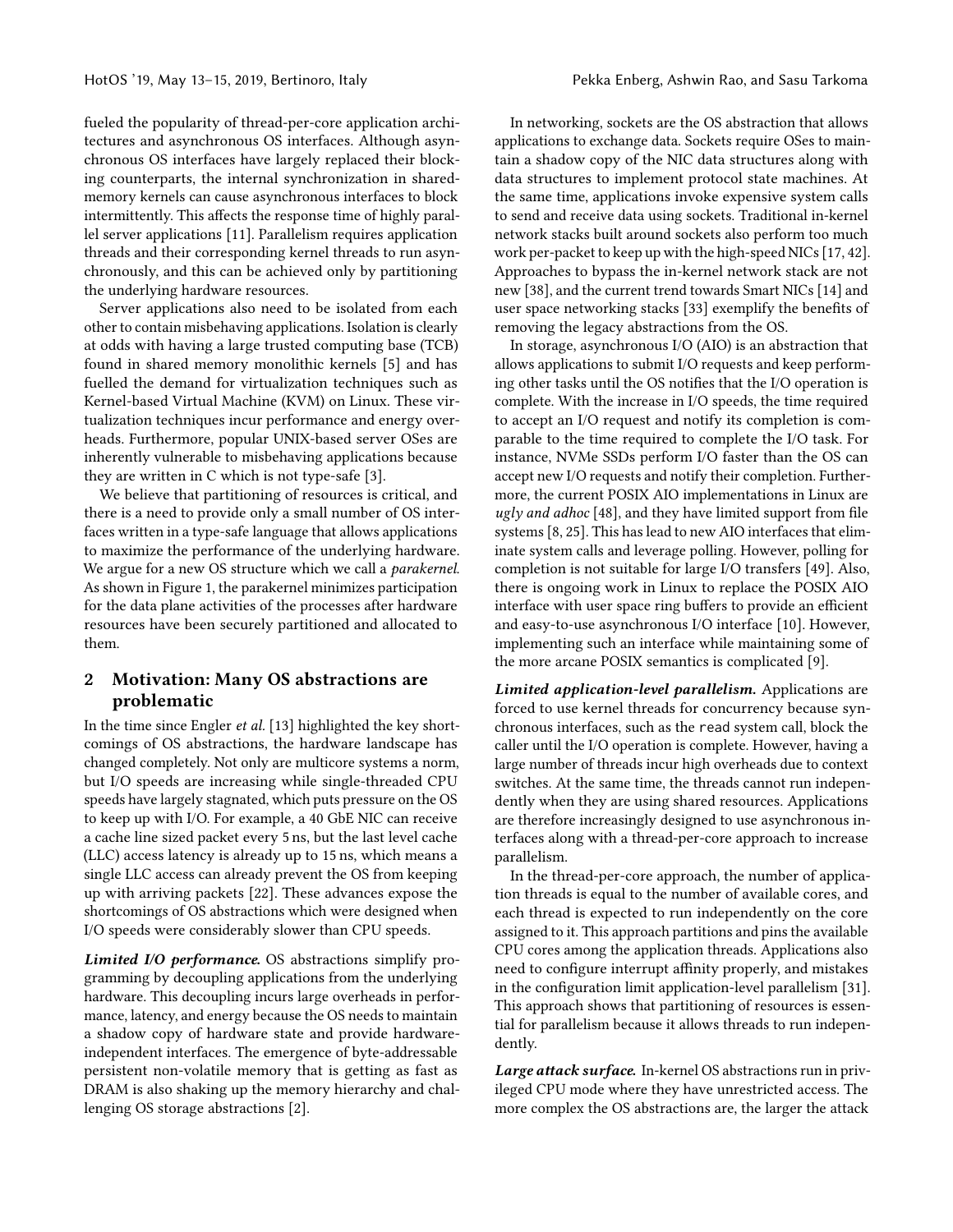surface of the OS becomes. A large attack surface is a serious concern in monolithic kernels because applications share the same OS kernel and there is a large set of system call and device drivers bugs to exploit [5].

High-level type-safe programming languages have the potential to eliminate many classes of programming bugs that could be exploited [3, 30]. Similarly, formal verification of OS kernels provides a fundamentally safe trusted computing base (TCB) [27, 39]. Although this approach can reduce bugs in the implementation of OS abstractions, they do not address the root of the problem: a large TCB. It is critical that the TCB be as small as possible and that the interfaces can be formally verified. Eliminating unused and inefficient OS abstraction reduces the attack surface and thus helps improving safety.

Lack of predictable tail latency and energy-efficiency. Energy-efficiency and low latency are critical because servers are being deployed at the network edge on battery-powered mobile devices to offer latency-critical services [7]. However, OS abstractions are often designed for throughput and not for energy-efficiency and low latency. For example, to satisfy a single network request, the application needs to call the epoll\_wait, recvmsg, and sendmsg system calls on Linux, which has high overheads. These overheads are amplified when the kernel processes the packet on a CPU other than the one used by the application. The inefficiency of OS abstractions and interfaces is a waste of CPU cycles, which hurts system tail latency [11] and is not energy efficient.

#### 3 Solution

In this section, we propose an OS structure aimed at facilitating application-level parallelism by securely partitioning resources and providing interfaces for a small set of abstractions. We call this structure a parakernel. The parakernel minimizes participation in the data plane activities of the applications after the resources have been partitioned and allocated to them. Applications have complete control over the allocated resources, and the resources that are not partitioned are multiplexed by the parakernel.

Securely partition hardware resources for parallelism. Resource sharing in multicore systems requires synchronization between CPU cores. This road-block for applicationlevel parallelism can be mitigated by partitioning the resources between CPU cores to allow each core to run independently. The multikernel exemplifies this by partitioning the hardware resources such as DRAM between CPU cores [4]. This shared-nothing model complements the threadper-core approach of MICA [32] and Seastar [44], where applications run a single kernel thread per core after partitioning hardware resources among the threads. Partitioning resources at the application-level require applications to discover the hardware topology, such as DRAM NUMA locality

and use existing OS interfaces to allocate resources for specific CPU cores. In contrast, the lack of OS-level partitioning in shared memory systems requires various workarounds to avoid OS-level synchronizations. Secure partitioning of hardware resources is also critical for isolation, and processes sharing the same hardware device should not be able to affect the operation of other processes.

DRAM partitioning is straight-forward because the parakernel can leverage the MMU to map the part of the DRAM that belongs to a process partition to its virtual address space. In NUMA architectures, DRAM can be partitioned based on the processor socket topology to provide local access from CPU core to memory. Furthermore, with recently introduced sub-NUMA clustering, DRAM can also be partitioned within the NUMA domain to take advantage of LLC and memory controllers that are local to a cluster of CPU cores belonging to the same sub-NUMA domain.

In contrast, secure partitioning of I/O devices is more complicated because the I/O devices only have device-level protection via IOMMU, but they lack process-level protection. For example, NICs use ring buffers of DMA descriptors internally to determine where packet data is written. These DMA descriptors contain physical memory addresses, which is why it is critical that the OS ensures that the addresses are valid for secure partitioning. The parakernel requires the application to register memory buffers as a control plane operation where the OS can validate the memory addresses and program the NIC ring buffers.

Current hardware interfaces of network and storage devices support multiple queues which can work independently. For example, the Intel X710 Ethernet Controller supports up to 1536 RX/TX queue pairs [20], and the NVMe interface is specified to support up to 65535 queues [40]. Many OSes partition hardware as one queue per CPU core for improved parallelism. However, the number of queues is large enough to support an allocation of more than one queue per CPU core. The parakernel, therefore, allocates queues on a per-process basis. Specifically, the parakernel allocates an RX/TX queue pair per-process for networking. For storage, the parakernel allocates one or more NVMe queues per-process depending on the I/O parallelism required by the application.

For networking, the parakernel leverages NIC request steering to mitigate synchronization between processes. The parakernel partitions NIC RX queues to processes and leverages hardware-based steering to forward packets to the appropriate process. Leveraging packet filtering to implement efficient user space network stacks is not new, and in-kernel packet filters are widely used by applications such as packet monitors in UNIX-based systems [36, 37]. Recently, Linux introduced XDP, a high-speed networking interface which is based on the extended Berkeley Packet Filter (eBPF) [17]. XDP lets applications run eBPF programs as part of in-kernel packet processing in a VM, which enables applications to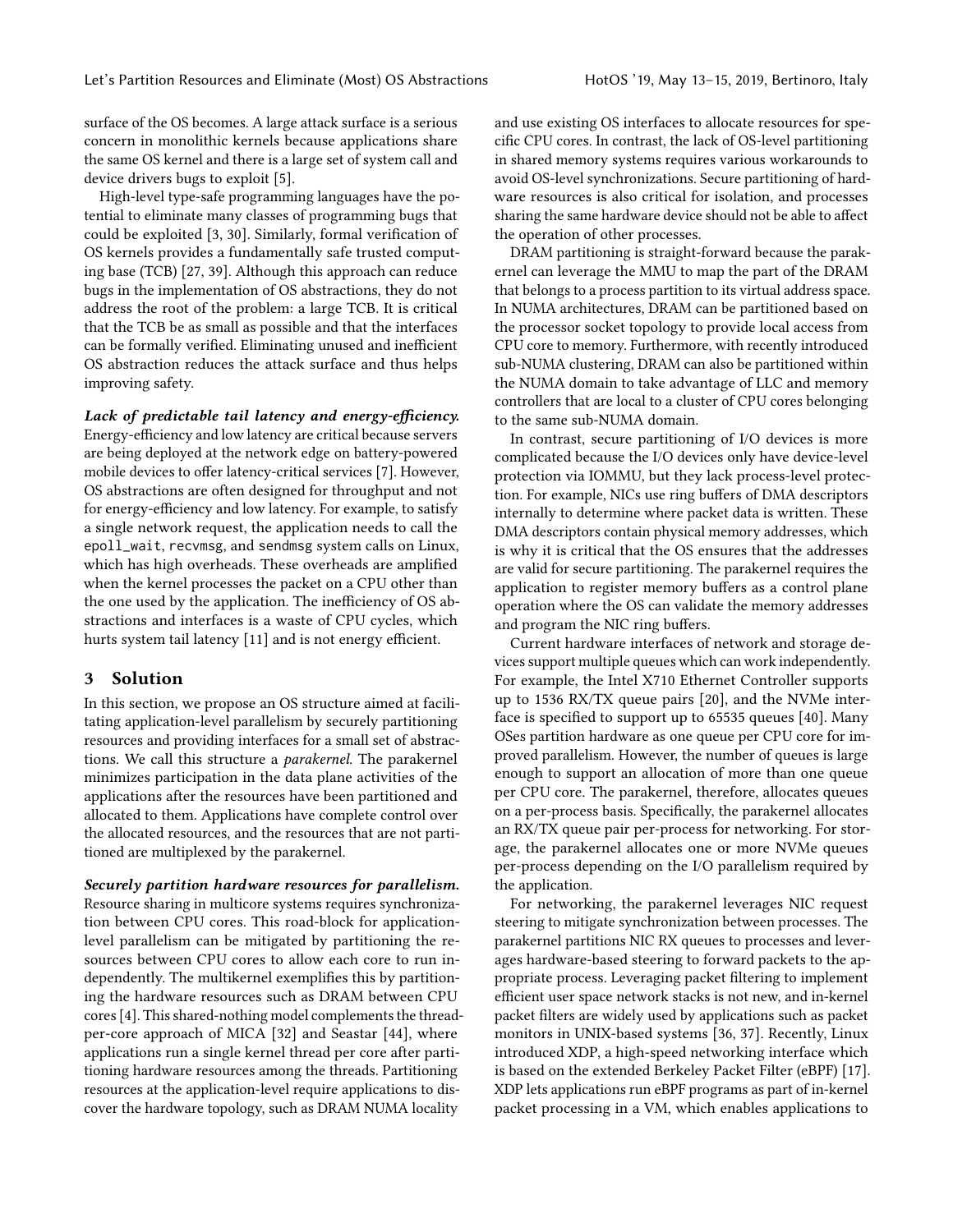perform up to L7 protocol (e.g., HTTP or Memcached) processing. Furthermore, some programmable NICs are able to execute eBPF programs directly on the NIC hardware [23]. This approach eliminates the OS from the network receive path as packets arrive in memory buffers, which applications can directly consume. The parakernel can leverage this hardware eBPF capability to steer packets based on the protocol information present in their headers and payloads.

Eliminate obsolete POSIX abstractions. POSIX is outdated because applications are increasingly using non-standard techniques to provide asynchronous I/O and also to talk to the kernel [1]. For instance, sockets are too heavyweight for high-speed networks [19, 42]. The parakernel provides a networking interface which steers packets to per-process memory buffers by leveraging NIC hardware capabilities and implements the network stack in user space.

The parakernel provides asynchronous interfaces and eliminates all blocking operations from OS interfaces. Blocking OS interfaces are detrimental because they require applications to leverage kernel threads for concurrency. This limits application-level parallelism because context switching between kernel threads is expensive, and the application must synchronize data access among the threads. With an asynchronous model, kernel threads are unnecessary and the parakernel replaces them with processes for parallelism and application-controlled primitives, such as coroutines or fibers, for concurrency.

Virtual memory is an abstraction that gives processes an illusion of a memory address space that is larger than DRAM. The OS is allowed to page out or swap physical memory of a process to slower secondary storage temporarily. However, many latency-sensitive applications circumvent this policy by pinning their physical memory with the mlock system call because page replacement has a large negative impact on tail latency.

The virtual memory abstraction also allows using memory mapping via the mmap system call as an I/O interface. However, mmap for I/O access is is effectively a blocking interface [26]. When accessed data is not in the page cache, a page fault occurs and the accessing thread blocks until the I/O operation is complete. Page cache eviction is managed by the kernel, which makes it difficult for applications to ensure that relevant data is present. It is therefore preferable that the application manages data caching because it has more information on what data to retain and what to evict. The parakernel therefore does not implement a page cache, and instead allows applications to access I/O devices directly.

The parakernel provides an interface for applications to allocate node-local anonymous memory, which is never swapped out. This interface matches what is currently done by many low-latency server applications. They first use the mbind system call to restrict memory allocation to the current node. Then they use the mmap system call to allocate

physical memory. Finally, they use the mlock system call to prevent the OS from swapping the physical memory.

OS abstractions in the parakernel. The parakernel provides abstractions for processes, descriptor queues and memory buffers used in high-speed I/O, and for resources which are not partitioned.

Applications first request the parakernel for an isolated partition of a hardware resource via a system call and then interact directly with the hardware without interference from the OS. For example, an application requests the parakernel for a queue in a multi-queue SmartNIC via a system call. The application has full control over this NIC queue, and the parakernel leverages techniques such as eBPF to steer received packets to their appropriate queues. In the unlikely absence of traffic steering support by the NIC, the parakernel exposes a virtual queue to the applications.

Legacy hardware is full of examples of resources which cannot be partitioned. For example, a single-queue NICs require an OS abstraction that multiplexes the hardware if more than one process receives or transmits network packets. We envision that the parakernel will need to provide such abstractions only to support legacy hardware. This is because the current trends are to provide resources which can be assigned or mapped to CPU cores.

The parakernel has a small TCB because it eliminates obsolete in-kernel OS abstractions, and minimizes participation in the data plane operations of resources that can be partitioned. Its reduced attack surface improves safety and isolation, and when implemented in a high-level type-safe implementation language, we believe the parakernel can be a robust OS to deploy server applications.

### 4 Discussion

Why not eliminate all abstractions? Engler et al. [13] make a case for an exokernel that eliminates all OS abstractions and securely multiplexes the hardware resources. The parakernel does not multiplex resources that are partitioned because it gives applications full control of the hardware partition allocated to it. Partitioning of I/O resources and minimizing OS participation from the data plane is vital to allow applications to maximize the performance obtained from the underlying hardware. This also enables the parakernel to complement the current thread-per-core model where the application partition the resources to allow application threads run independently.

Do we need to maintain compatibility with POSIX?

Applications are increasingly implemented on top of managed runtimes such as Node.js [15], or are using taller interfaces to workaround the limitation of POSIX [1]. It is easier to port these runtimes and interfaces because they use only a limited set of POSIX interfaces. Furthermore, I/O intensive applications are increasingly using hardware specific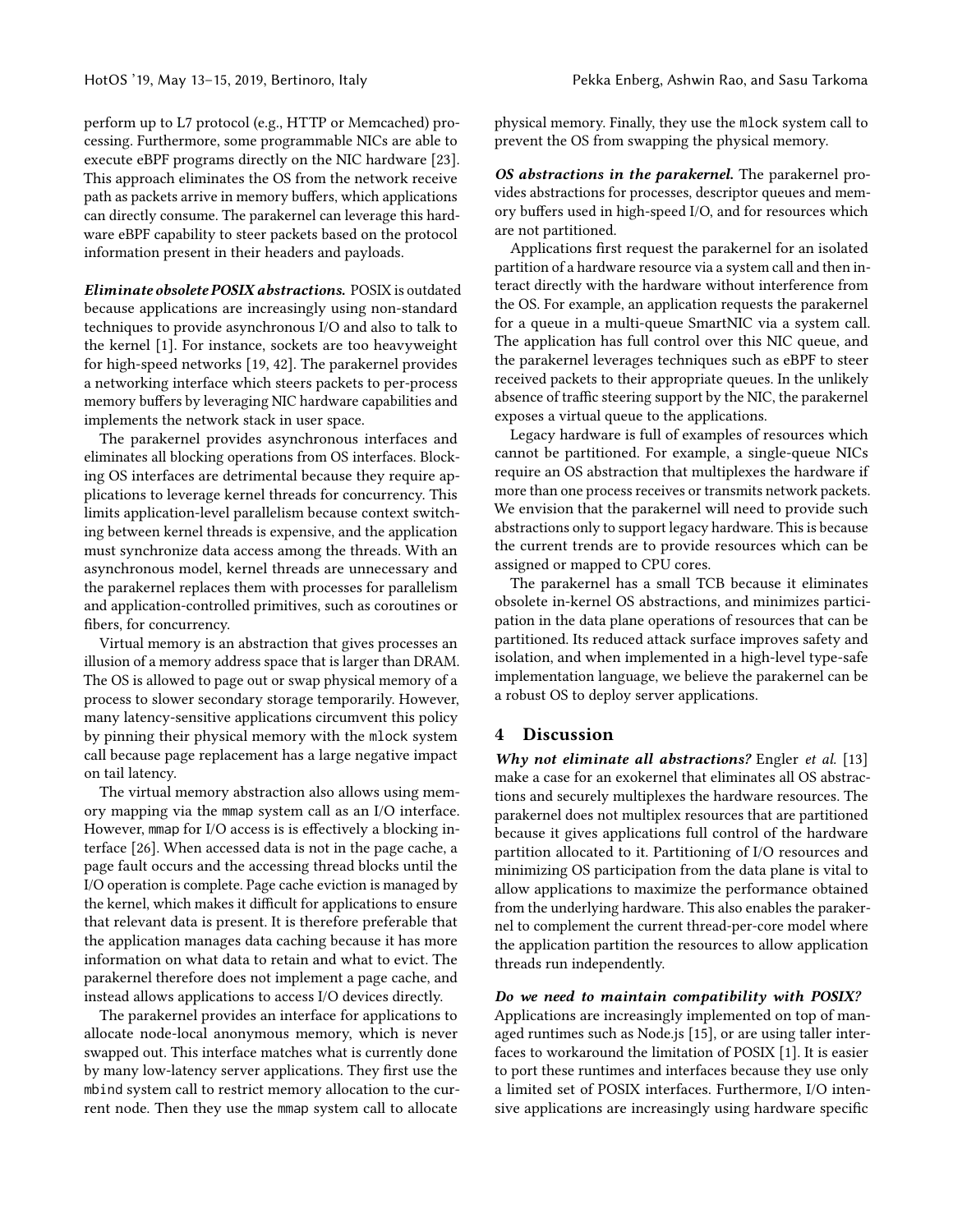development kits such as DPDK [33] and SPDK [47]. User space libraries are another approach for providing backward compatibility with POSIX interfaces such as sockets. These interfaces can be implemented as a library the application links to, instead of calling system calls per socket operation directly. This approach is already used today by some kernelbypass solutions such as OpenOnload [46]. They implement the socket interface over their custom kernel interface, and they allow applications to use the LD\_PRELOAD to override the default implementations [35].

Why not use kernel-bypass techniques on Linux? Applications can pin their threads to CPU cores and leverage kernel-bypass frameworks such as DPDK for networking and SPDK for storage. These frameworks offer high performance, but they also have serious shortcomings. For example, they require user-space device drivers which increases complexity, and the device assignment makes it difficult to share the device between applications. In contrast, Remote Direct Memory Access (RDMA) is a hardware-based kernel-bypass technique which allows remote access of the memory of another machine. With RDMA, it is possible to eliminate the OS from data plane operations altogether. The main downside of RDMA is that applications need to use RDMA primitives which can be difficult to use [21]. Linux also supports XDP which is a high-performance networking interface that allows applications to run packet processing eBPF code inside a sandboxed in-kernel virtual machine. Some programmable NICs are capable of executing the eBPF code [23], which allows applications to bypass the OS altogether.

These kernel bypass techniques make a strong case to eliminate obsolete POSIX abstractions. However, they fail to address the problems of a large TCB and the limited support for asynchronous operations in Linux. While these techniques can bypass the kernel for specific I/O operations, the Linux kernel continues to control the other hardware and will perform its tasks in the background. This can cause variable delays in request processing and may not be suitable for latency sensitive applications.

The parakernel is designed assuming devices such as the programmable NICs running eBPF code will soon be a part of commodity server hardware. It partitions the NIC queues to applications and minimizes participation in the data plane operations. Furthermore, the parakernel complements kernelbypass techniques with a small TCB that eliminates obsolete POSIX abstractions.

How is the parakernel different from other kernel architectures? The primary difference of the parakernel from the past approaches is that it tries to identify the OS abstractions that must be kept when the OS minimizes participation in the data plane operations.

Microkernels implement most OS services, including device drivers, in user space on top of a minimal kernel core [12]. Applications access OS services via message passing, and

microkernels can be extremely secure because they can have a small TCB [5]. However, microkernels often have the same OS abstractions as monolithic kernels, although implemented in user space. Furthermore, microkernels can limit the networking performance by decoupling the device drivers, the networking stack, and the application [19].

The splitkernel implements OS services by managing hardware resources as network-attached components [45]. The splitkernel model improves the utilization of hardware resources in a cluster of machines but can incur slowdown due to lack of locality of hardware access.

Multikernels implement OS services separately on each core, and each CPU core runs an independent instance of the OS [4]. Message passing is used for communication between CPU cores, and similarly to microkernels, many OS services such as memory management and network stack run in user space. The main difference between multikernels and parakernels is that the latter aims to eliminate all OS abstractions from the data path.

The unikernel model leverages hypervisor for isolation, and it eliminates the separation of kernel and user space at the guest-level. The application and the kernel code run in the privileged CPU mode, thus eliminating the costs of context switches [34]. The main limitation of the unikernel model is that it assumes a hypervisor, and it does not provide application multi-tenancy.

How is the parakernel different from virtualization? Hypervisors can partition a physical machine to run multiple isolated applications. The Disco hypervisor was motivated by the observation that commodity OSes did not scale well on multicore systems [6]. While the parakernel has a similar goal of improving multicore scaling, the main difference to hypervisors is that hypervisors provide a virtual machine abstraction, whereas the parakernel provides a process abstraction.

Similarly, hardware virtualization solutions also support physical resource partitioning. SR-IOV is a hardware virtualization solution which allows partitioning of physical PCI functions into independent virtual PCI functions [29]. Arrakis leverages SR-IOV to eliminate the OS from data plane operations [41]. In the Arrakis model, there is a control plane OS that manages the physical hardware and multiple data plane OSes that manage virtual devices with user space device drivers. Although the goals of Arrakis and the parakernel are similar, the main difference is that the parakernel is responsible for managing all the hardware and it also has all the device drivers. The parakernel also allows the OS to leverage NIC steering to make server-level partitioning transparent to clients.

Can the parakernel be applied for serverless computing? One emerging paradigm where the parakernel can provide tangible benefits is serverless computing. The serverless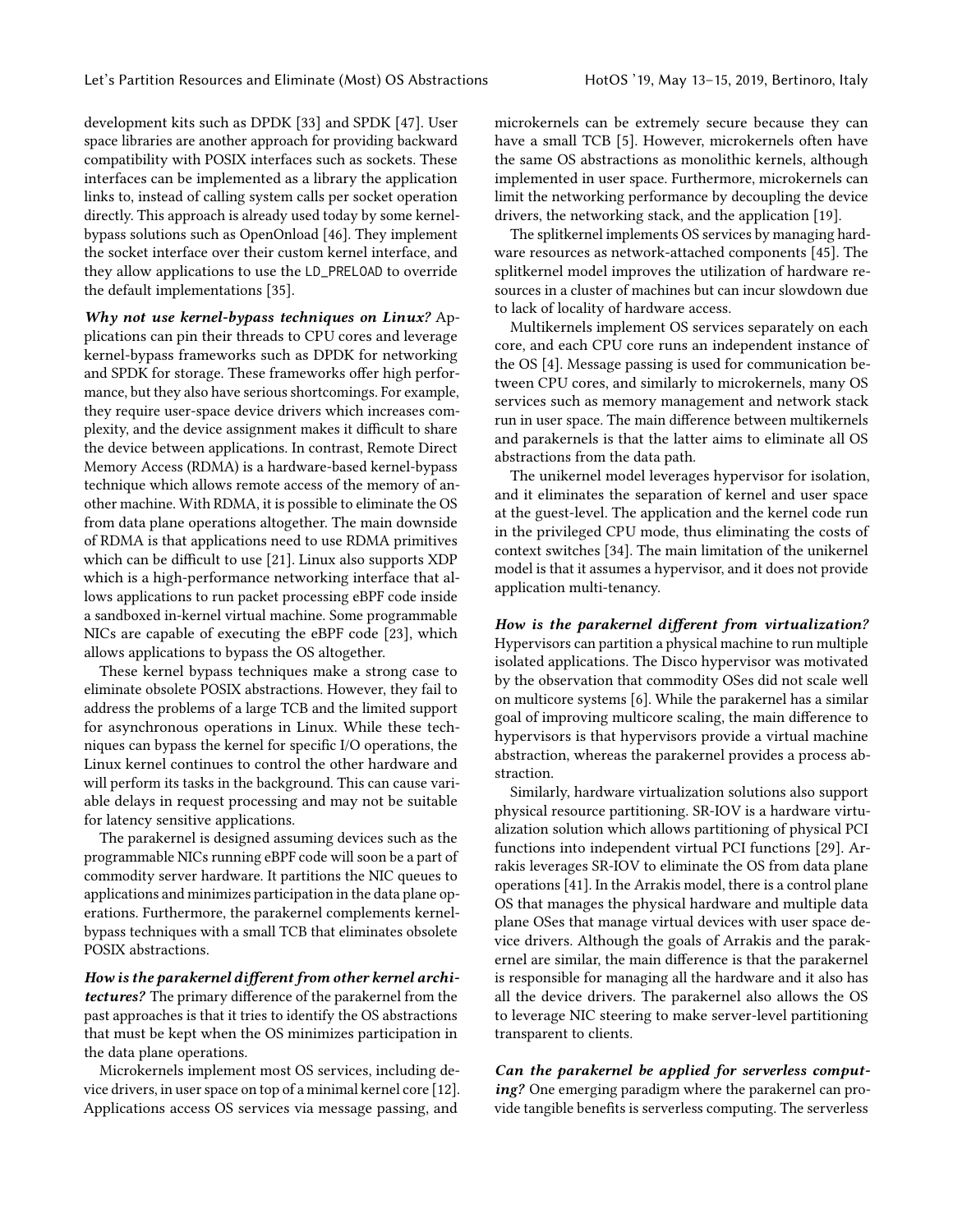allows light-weight abstractions to be implemented for supporting serverless applications. Furthermore, the parakernel eliminates many complex OS abstractions, which improves isolation and safety of serverless applications.

### 5 Conclusion

The current works to bypass the kernel clearly highlight that OS abstractions are barriers that restrict the I/O performance. These works build on a well-known fact that exporting physical resources to the applications has the potential to solve a plethora of problems plaguing current OS architectures. We present an OS structure called parakernel which partitions the resources that can be partitioned and multiplexes only those resources that are not partitioned. This allows the parakernel to have a small trusted computing base which can be implemented in a high-level language. The parakernel facilitates application level parallelism and complements the thread-per-core design of popular server applications.

A prototype parakernel written in Rust is currently under development.

#### Acknowledgments

We want to thank the EuroDW 2018 workshop and Gernot Heiser for helpful comments on an earlier version of this work. We would also like to thank Lars Eggert for his feedback on the first draft of this paper.

#### References

- [1] Vaggelis Atlidakis, Jeremy Andrus, Roxana Geambasu, Dimitris Mitropoulos, and Jason Nieh. 2016. POSIX Abstractions in Modern Operating Systems: The Old, the New, and the Missing. In Proceedings of the Eleventh European Conference on Computer Systems (EuroSys '16). ACM, New York, NY, USA, Article 19, 17 pages. [https:](https://doi.org/10.1145/2901318.2901350) //doi.org/10.[1145/2901318](https://doi.org/10.1145/2901318.2901350).<sup>2901350</sup>
- [2] Katelin Bailey, Luis Ceze, Steven D. Gribble, and Henry M. Levy. 2011. Operating System Implications of Fast, Cheap, Non-volatile Memory. In Proceedings of the 13th USENIX Conference on Hot Topics in Operating Systems (HotOS'13). USENIX Association, Berkeley, CA, USA, 2–2. http://dl.acm.[org/citation](http://dl.acm.org/citation.cfm?id=1991596.1991599).cfm?id=1991596.<sup>1991599</sup>
- [3] Abhiram Balasubramanian, Marek S. Baranowski, Anton Burtsev, Aurojit Panda, Zvonimir Rakamarić, and Leonid Ryzhyk. 2017. System Programming in Rust: Beyond Safety. In Proceedings of the 16th Workshop on Hot Topics in Operating Systems (HotOS '17). ACM, New York, NY, USA, 156–161. https://doi.org/10.[1145/3102980](https://doi.org/10.1145/3102980.3103006).<sup>3103006</sup>
- [4] Andrew Baumann, Paul Barham, Pierre-Evariste Dagand, Tim Harris, Rebecca Isaacs, Simon Peter, Timothy Roscoe, Adrian Schüpbach, and Akhilesh Singhania. 2009. The Multikernel: A New OS Architecture for Scalable Multicore Systems. In Proceedings of the ACM SIGOPS 22nd Symposium on Operating Systems Principles (SOSP '09). ACM, New York, NY, USA, 29–44. https://doi.org/10.[1145/1629575](https://doi.org/10.1145/1629575.1629579).<sup>1629579</sup>
- [5] Simon Biggs, Damon Lee, and Gernot Heiser. 2018. The Jury Is In: Monolithic OS Design Is Flawed: Microkernel-based Designs Improve Security. In Proceedings of the 9th Asia-Pacific Workshop on Systems

(APSys '18). ACM, New York, NY, USA, Article 16, 7 pages. [https:](https://doi.org/10.1145/3265723.3265733) //doi.org/10.[1145/3265723](https://doi.org/10.1145/3265723.3265733).<sup>3265733</sup>

- [6] Edouard Bugnion, Scott Devine, and Mendel Rosenblum. 1997. Disco: Running Commodity Operating Systems on Scalable Multiprocessors. In Proceedings of the Sixteenth ACM Symposium on Operating Systems Principles (SOSP '97). ACM, New York, NY, USA, 143-156. [https:](https://doi.org/10.1145/268998.266672) //doi.org/10.[1145/268998](https://doi.org/10.1145/268998.266672).<sup>266672</sup>
- [7] Microsoft News Center. 2018. DJI and Microsoft partner to bring advanced drone technology to the enterprise. https://news.microsoft.[com/2018/05/07/dji-and-microsoft-partner](https://news.microsoft.com/2018/05/07/dji-and-microsoft-partner-to-bring-advanced-drone-technology-to-the-enterprise/)[to-bring-advanced-drone-technology-to-the-enterprise/](https://news.microsoft.com/2018/05/07/dji-and-microsoft-partner-to-bring-advanced-drone-technology-to-the-enterprise/). [Online; accessed 2019-01-08].
- [8] Jonathan Corbet. 2017. Toward non-blocking asynchronous I/O. [https:](https://lwn.net/Articles/724198/) //lwn.[net/Articles/724198/](https://lwn.net/Articles/724198/).
- [9] Jonathan Corbet. 2019. io\_uring, SCM\_RIGHTS, and reference-count cycles. https://lwn.[net/Articles/779472/](https://lwn.net/Articles/779472/). [Online; accessed 2019-04- 15].
- [10] Jonathan Corbet. 2019. Ringing in a new asynchronous I/O API. [https:](https://lwn.net/Articles/776703/) //lwn.[net/Articles/776703/](https://lwn.net/Articles/776703/). [Online; accessed 2019-01-16].
- [11] Jeffrey Dean and Luiz André Barroso. 2013. The Tail at Scale. Commun. ACM 56, 2 (Feb. 2013), 74–80. [https://doi](https://doi.org/10.1145/2408776.2408794).org/10.1145/ [2408776](https://doi.org/10.1145/2408776.2408794).<sup>2408794</sup>
- [12] Kevin Elphinstone and Gernot Heiser. 2013. From L3 to seL4 What Have We Learnt in 20 Years of L4 Microkernels?. In Proceedings of the Twenty-Fourth ACM Symposium on Operating Systems Principles (SOSP '13). ACM, New York, NY, USA, 133–150. [https://doi](https://doi.org/10.1145/2517349.2522720).org/10.1145/
- [2517349](https://doi.org/10.1145/2517349.2522720).<sup>2522720</sup> [13] D. R. Engler, M. F. Kaashoek, and J. O'Toole, Jr. 1995. Exokernel: An Operating System Architecture for Application-level Resource Management. In Proceedings of the Fifteenth ACM Symposium on Operating Systems Principles (SOSP '95). ACM, New York, NY, USA, 251–266. https://doi.org/10.[1145/224056](https://doi.org/10.1145/224056.224076).<sup>224076</sup>
- [14] Daniel Firestone, Andrew Putnam, Sambhrama Mundkur, Derek Chiou, Alireza Dabagh, Mike Andrewartha, Hari Angepat, Vivek Bhanu, Adrian Caulfield, Eric Chung, Harish Kumar Chandrappa, Somesh Chaturmohta, Matt Humphrey, Jack Lavier, Norman Lam, Fengfen Liu, Kalin Ovtcharov, Jitu Padhye, Gautham Popuri, Shachar Raindel, Tejas Sapre, Mark Shaw, Gabriel Silva, Madhan Sivakumar, Nisheeth Srivastava, Anshuman Verma, Qasim Zuhair, Deepak Bansal, Doug Burger, Kushagra Vaid, David A. Maltz, and Albert Greenberg. 2018. Azure Accelerated Networking: SmartNICs in the Public Cloud. In 15th USENIX Symposium on Networked Systems Design and Implementation (NSDI 18). USENIX Association, Renton, WA, 51–66. [https:](https://www.usenix.org/conference/nsdi18/presentation/firestone) //www.usenix.[org/conference/nsdi18/presentation/firestone](https://www.usenix.org/conference/nsdi18/presentation/firestone)
- [15] Node.js Foundation. 2009. Node.js. [https://nodejs](https://nodejs.org/).org/. [Online; accessed 2018-12-08].
- [16] John L. Hennessy and David A. Patterson. 2017. Computer Architecture, Sixth Edition: A Quantitative Approach (6th ed.). Morgan Kaufmann Publishers Inc., San Francisco, CA, USA.
- [17] Toke Høiland-Jørgensen, Jesper Dangaard Brouer, Daniel Borkmann, John Fastabend, Tom Herbert, David Ahern, and David Miller. 2018. The eXpress Data Path: Fast Programmable Packet Processing in the Operating System Kernel. In Proceedings of the 14th International Conference on Emerging Networking EXperiments and Technologies (CoNEXT '18). ACM, New York, NY, USA, 54–66. [https:](https://doi.org/10.1145/3281411.3281443) //doi.org/10.[1145/3281411](https://doi.org/10.1145/3281411.3281443).<sup>3281443</sup>
- [18] Michio Honda, Giuseppe Lettieri, Lars Eggert, and Douglas Santry. 2018. PASTE: A Network Programming Interface for Non-Volatile Main Memory. In 15th USENIX Symposium on Networked Systems Design and Implementation (NSDI 18). USENIX Association, Renton, WA, 17–33. https://www.usenix.[org/conference/nsdi18/presentation/honda](https://www.usenix.org/conference/nsdi18/presentation/honda)
- [19] Tomas Hruby, Teodor Crivat, Herbert Bos, and Andrew S. Tanenbaum. 2014. On Sockets and System Calls: Minimizing Context Switches